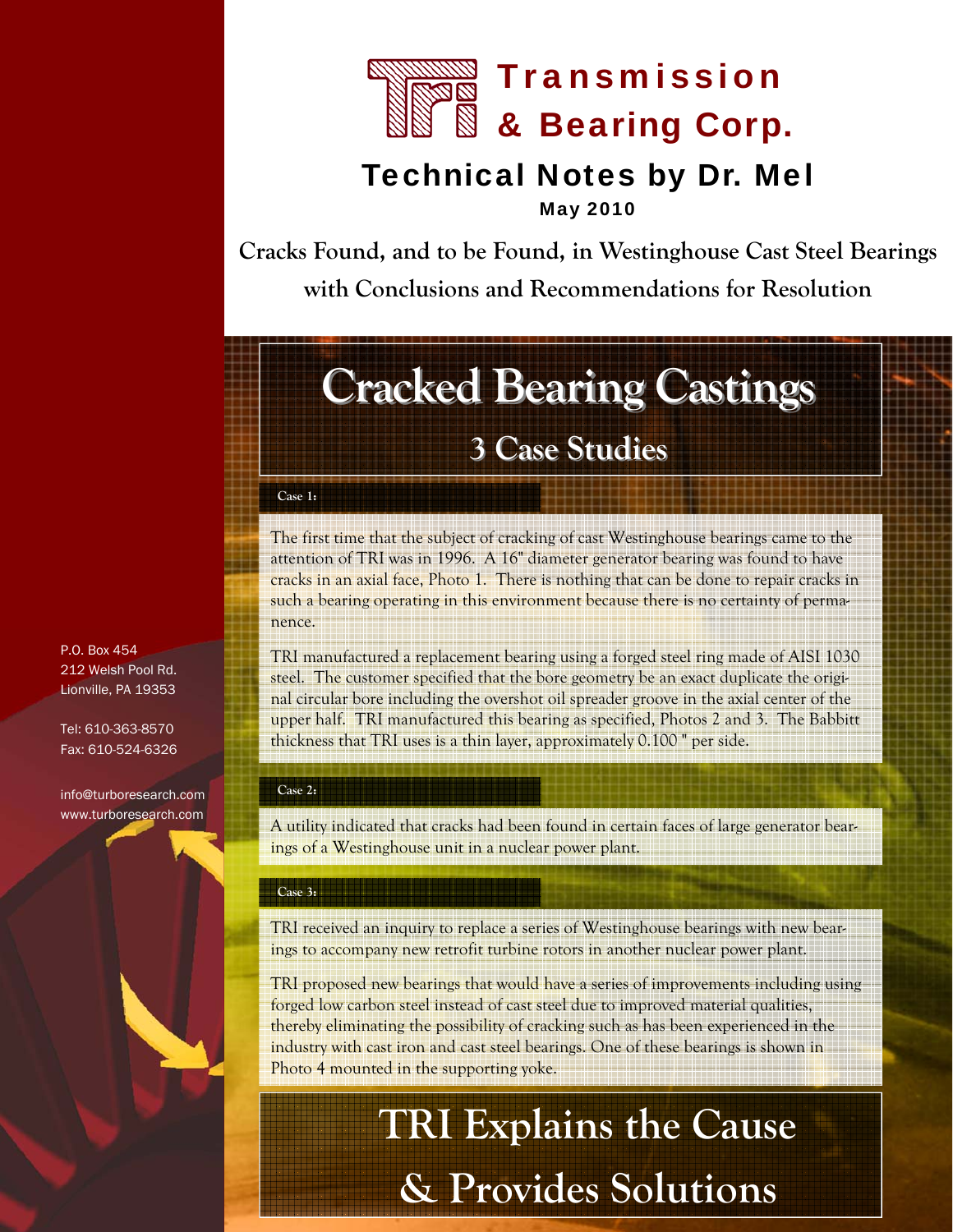

PHOTO<sub>1</sub>

## 2. Causes of Such Cracks in Journal Bearings:

While there may be differences between the precise causes of the various cracked bearings, those already found and those to be found, the reasons include the following:

## 2.1. Stress Risers: Porosity and Inclusions in Castings; Sharp Corners in Surface Profiles

Cast steel such as used for the Westinghouse bearings is a porous structure and usually has a significant amount of inclusions (non- metallic material). The problem with porosity and inclusions is that they act



PHOTO<sub>2</sub>

as internal stress risers that can lead to cracks when static loads, vibrations, and thermal gradients occur. Sharp corners in the profile of the surface also act as stress risers and have led to cracks.

### 2.2. Cyclic Stress Issues:

There are both high cycle fatigue and low cycle fatigue issues at work in bearings:

## 2.2.1. High Amplitude Cyclic Stresses, Generally Related to Vibration:

High cycle fatigue usually relates to stresses due to vibration. For a 3600 rpm (60 Hz) machine, there are 5 million (5.184  $\times$  10<sup>6</sup>) rotations of each shaft per day, and each rotation causes an alternating stress cycle in the shafts as well as in the bearings and supporting structures. In other words, for a 60 Hz turbine-generator, there are  $5.184 \times 10^6$  stress cycles per day for the shafts and bearing structures. For 8000 hours per year, there are  $1.73 \times 10^9$  cycles per year, or  $1.73 \times 10^{10}$  cycles per decade, or for forty years since installation, almost  $6.91 \times 10^{10}$  cycles. For an 1800 rpm (30 Hz) machine in forty years, the number of stress cycles is half this amount, or  $3.46 \times 10^{10}$  cycles.

While the general conception taught in engineering school is that carbon steel reaches an "endurance



PHOTO<sub>3</sub>



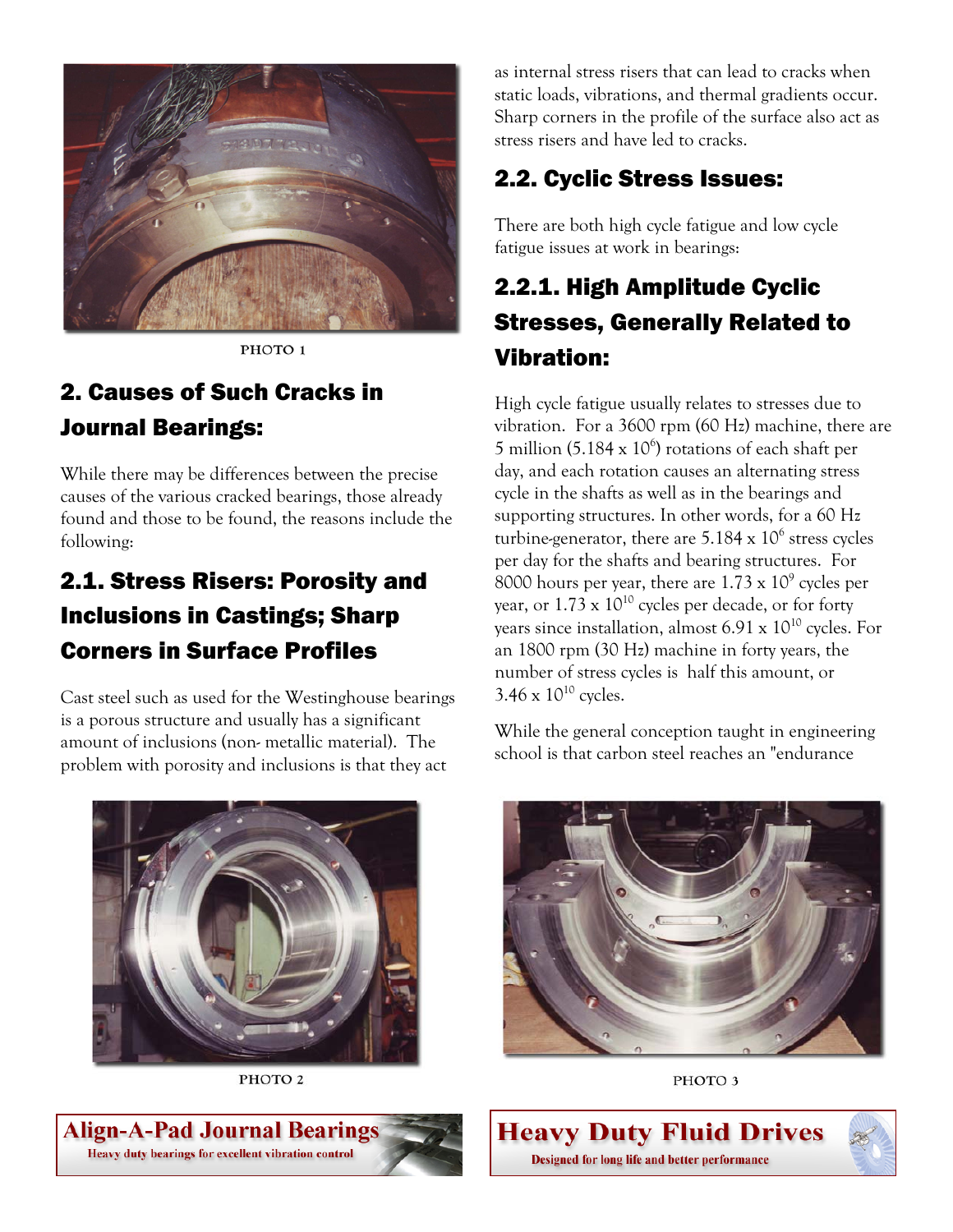limit" such that the yield stress remains constant for an indefinite number of cycles, experience has shown that is simply not true, particularly if there are inclusions or localized stress risers (sharp corners) in the structure. A typical endurance plot in a text book stops at around 10<sup>6</sup> or  $10^7$  cycles, which is small compared to the number of cycles that these



PHOTO 4

journal lifts and falls, and the bearing experiences cyclic oil film pressures that act on the Babbitt surface of the bearing lower half, adding to the static film pressures. These alternating film pressures (psi) contribute to the compressive stresses on the Babbitt surface and modify the stress distribution throughout the bearing. The alternating film pressures induce alternating stresses (psi), which may cause

machines have experienced. Typically, endurance stress curves are created by averaging higher and lower failure stresses, and consequently, such endurance stress limits can only be used as a rough guide. The porosity and inclusions of cast steel act as stress risers, and the effect that they have on the actual endurance stress capability of a bearing varies substantially from bearing to bearing because the porosity and inclusions vary from bearing to bearing. This substantially reduces the predictability of finding cracks and/or the degree to which a crack will propagate into a bearing.

The static load of a rotor is exerted by a journal on an oil film and then in turn by the oil film on the mating Babbitt surface of the bearing. When the bearing is loaded downward near the bottom center, the bearing deforms into an ellipse, with the long axis in the vertical direction and the short axis in the horizontal direction for almost any method of support. This elliptical shape occurs both when the bearing is supported with full contact of a spherical surface on the lower half, Photo1, or when the bearing is supported by two supports, one at each side at 45 degrees from the bottom, or when the bearing is supported by a yoke. Photo 5 demonstrates the elliptical shape of the elastic deformation of a yoke under load without the bearing installed. When a bearing is installed in the yoke, the bearing will have the same elliptically shaped deformation as the yoke experiences.

In operation, during each cycle of rotation, the

**Align-A-Pad Journal Bearings** Heavy duty bearings for excellent vibration control

local stresses in the bearing steel backing to go cyclically from zero to tension, or to go from zero to compression, or to go from compression to tension, depending upon location in the bearing.

The stress distribution in an elliptical shape tends to be compressive on the inside of the bottom and top halves, and to be in tension on the outside of the bottom and top halves. Near the horizontal joints on each side, the pattern reverses.

The method of support influences the amplitude of the stress cycle. In generators, many bearings are supported by a continuous support of spherical shape along the bottom half, the best means of support. Many Westinghouse Turbine bearings are supported by two alignment pads on the lower half, each one 45 degrees from the vertical centerline. In this arrangement, the bearing acts as a bridge between the two supports, and the bridging effect accentuates the deformation of the elliptical shape, increasing the peak amplitude of the combined static and cyclic stresses.

## 2.2.2. Cyclic Stresses due to Impacts Between Bearing and Bearing Pedestal:

Westinghouse bearings typically are installed with clearance between the top bearing alignment pad and the bore of the housing. This permits the bearings to bounce on the alignment pads during higher

**Heavy Duty Fluid Drives** Designed for long life and better performance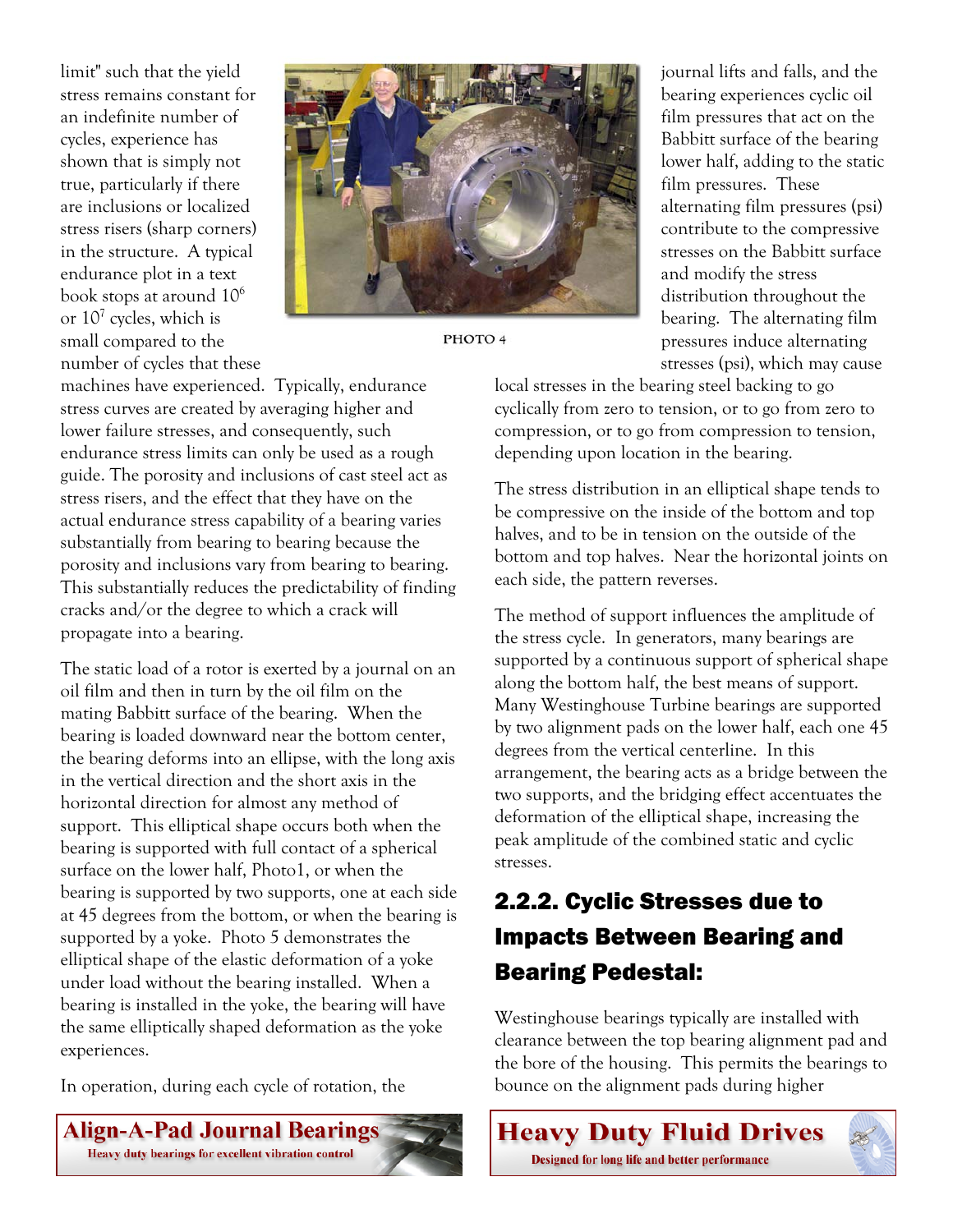amplitude rotor vibrations, such as may occur when going through a critical speed, and this bouncing acts as an impact with localized stresses that are extremely high. It only takes a few events, or perhaps only one such event, to create a sufficiently high localized stress to induce an incipient crack in a casting.



PHOTO<sub>5</sub>

Such a crack may be so tight and so small that it may not be able to be recognized by MPI techniques. It may be only a few thousandths of an inch long and it likely will not cause an immediate failure. However, once started, the crack acts as a very high stress riser, and cracking may propagate to form a fully developed crack.

## 2.2.3. Low Cycle Stress Conditions, Generally Related to Thermal Conditions:

#### - During Normal Operation:

Consider a freely supported steel bar 16 inches long that changes temperature by 10 degrees. It will change length by 0.001 inches.

Now consider a large steel bearing with dimensions in excess of 16 inches. During normal operation, every bearing is hotter in the axial center and near the bore than on any external surface. The internal portion of the bearing may approach 180 to 190 degrees F, while the external surfaces may be as low as 110 degrees, the normal oil supply temperature. As a result, this bearing may have temperature gradients of perhaps 60 degrees over 10 to 20 inches. Because the internal or hotter sections of the bearing expand in size, and the external or cooler portions do not expand by the same amount, such thermal gradients induce

Align-A-Pad Journal Bearings

Heavy duty bearings for excellent vibration control

substantial tensile and compressive stresses in the part. Generally, the outer or cooler surfaces are in tension and the internal or heated sections are in compression. Please note that during a cold start, it is possible for a bearing to be 180 or 190 on the inside and less than 110 degrees on the outside, causing higher stresses.

The result is that large bearings endure low cycle

fatigue conditions from the thermal cycles that occur every time a turbine-generator is started and stopped.

### - Quenching During Babbitt Centrifugal Casting:

Another form of low cycle fatigue occurs during centrifugal Babbitt casting. Each bearing is heated to approximately 425 degrees F, and while spinning, liquid Babbitt at 800 degrees F flows in, contacts the steel backing, and spins up to the rotational speed of the steel shell. Then the steel shell is quenched on the outside with water, usually cold water between 70 to 120 deg F. Within 10 to 40 minutes or so, depending upon bearing size, the bearing has returned to room temperature. During this water quenching process, the external surfaces are cooled first, putting them into a substantial tensile stress condition, while the inner / hotter sections are in compression. This quenching activity has been known to crack cast iron bearing shells during the quenching process.

#### - Oil, Water, and Hydrogen in the Pore Structure of a Casting:

During operation, the pores in cast bearings fill with oil and water, and permit hydrogen to be absorbed easily. Prior to any Babbitt casting process, all bearing shells, and particularly cast steel bearings, are supposed to be heated slowly and for many hours to drive off any absorbed liquids and hydrogen gas.

**Heavy Duty Fluid Drives** Designed for long life and better performance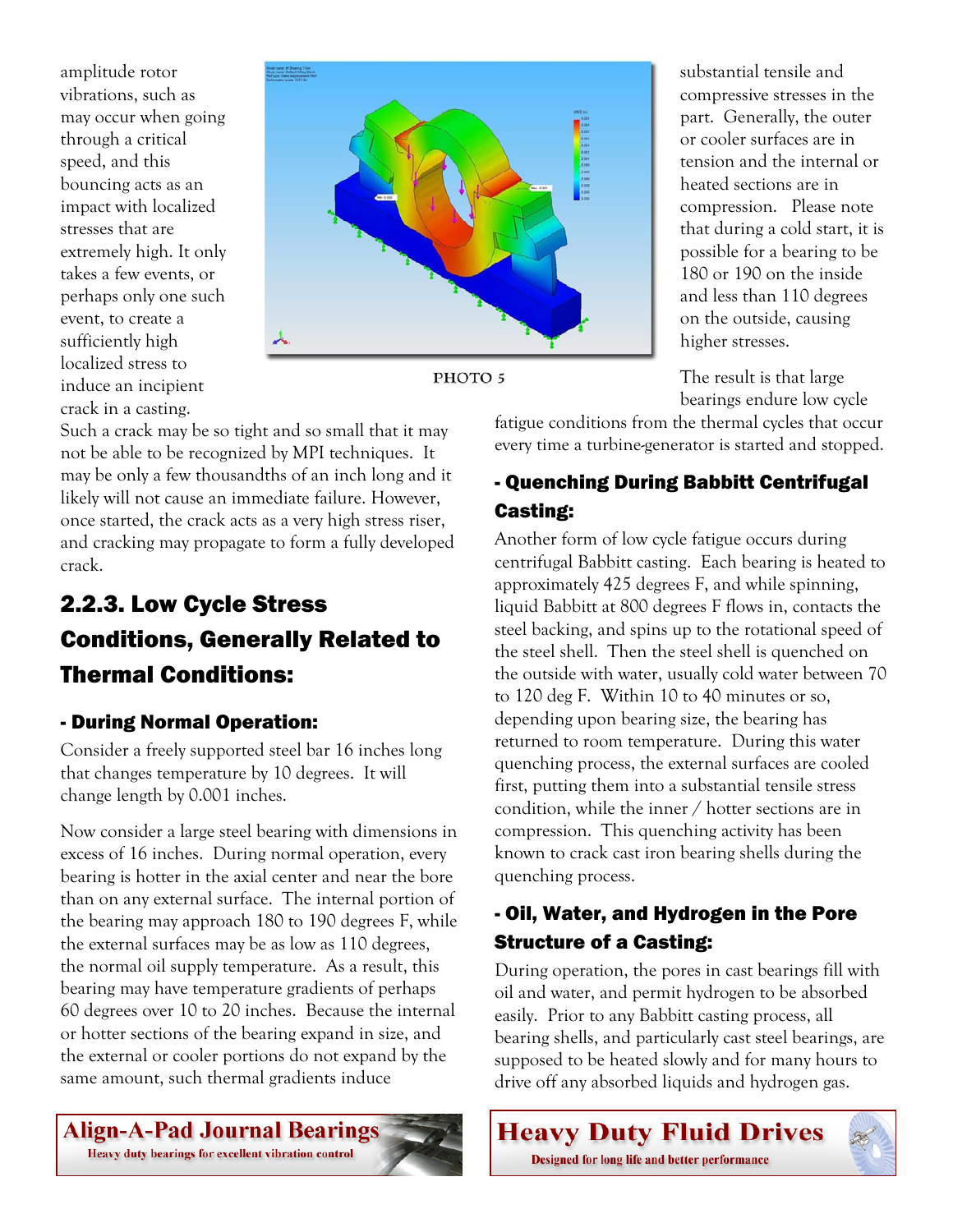When a bearing is heated, these absorbed liquids and gases expand in the pores, and generate internal pressures that tend to cause tensile stresses in the structure of the cast material. Such tensile stresses can be a contributing factor to initiating cracks.

# 3. Conclusions and Recommendations:

**3.1. The combination of static stresses,**  alternating cyclic stresses, and thermally induced stresses leads to tensile stresses that are of substantial magnitude in certain surfaces of bearings. Cast bearings have inclusions and porosity which act as stress risers. Larger bearings carry heavier loads than smaller bearings, and therefore, are likely to have higher amplitude stresses, both static and alternating.

On the other hand, the yield stresses and endurance stress levels of large cast bearings are a function of material only, not size. They do not increase with bearing size.

A conclusion is that because the stress levels increase in large bearings relative to the yield and endurance limits, it follows that larger bearings made of cast steel are likely to be more susceptible to experience cracking than are smaller cast steel bearings.

#### **3.2. It is known that due to rotor vibration issues,**

many cast steel fixed bore bearings in 3600 rpm (60 Hz) Westinghouse HP, IP, and LP turbines as well as generators have been removed and replaced with tilting-pad bearings. These tilting-pad bearings are made with materials other than cast steel, and so these bearings are no longer in the population of cast steel bearings that are in service in Westinghouse LST-Gs.

The bearings that are least likely to be changed to another bearing type in order to solve a rotor vibration issue are those bearings that support heavier rotors and those bearings that are part of 1800 rpm (30 Hz) machines.

A conclusion is that cast steel bearings that are most likely to experience cracking as discussed above

**Align-A-Pad Journal Bearings** 

Heavy duty bearings for excellent vibration control



include those that were installed in nuclear powered Turbine-Generators that were built in the 1960/1980 era.

**3.3. A conclusion is that bearings that are made**  from forged or hot-worked steel are not likely to experience cracking.

**3.4. This recommendation addresses bearings made**  of cast iron or cast steel that are in Westinghouse Large Steam Turbine-Generators.

If these cast bearings have not been inspected recently, each of them should be inspected when any of the following events occur:

- During the next major outage, each bearing should be removed and inspected.
- If there is an unexplained change in the DC gap voltage, vibration pattern, or operating temperature, the affected bearing should be inspected.
- During any subsequent outage when the bearing is exposed or removed, at least each face should be inspected